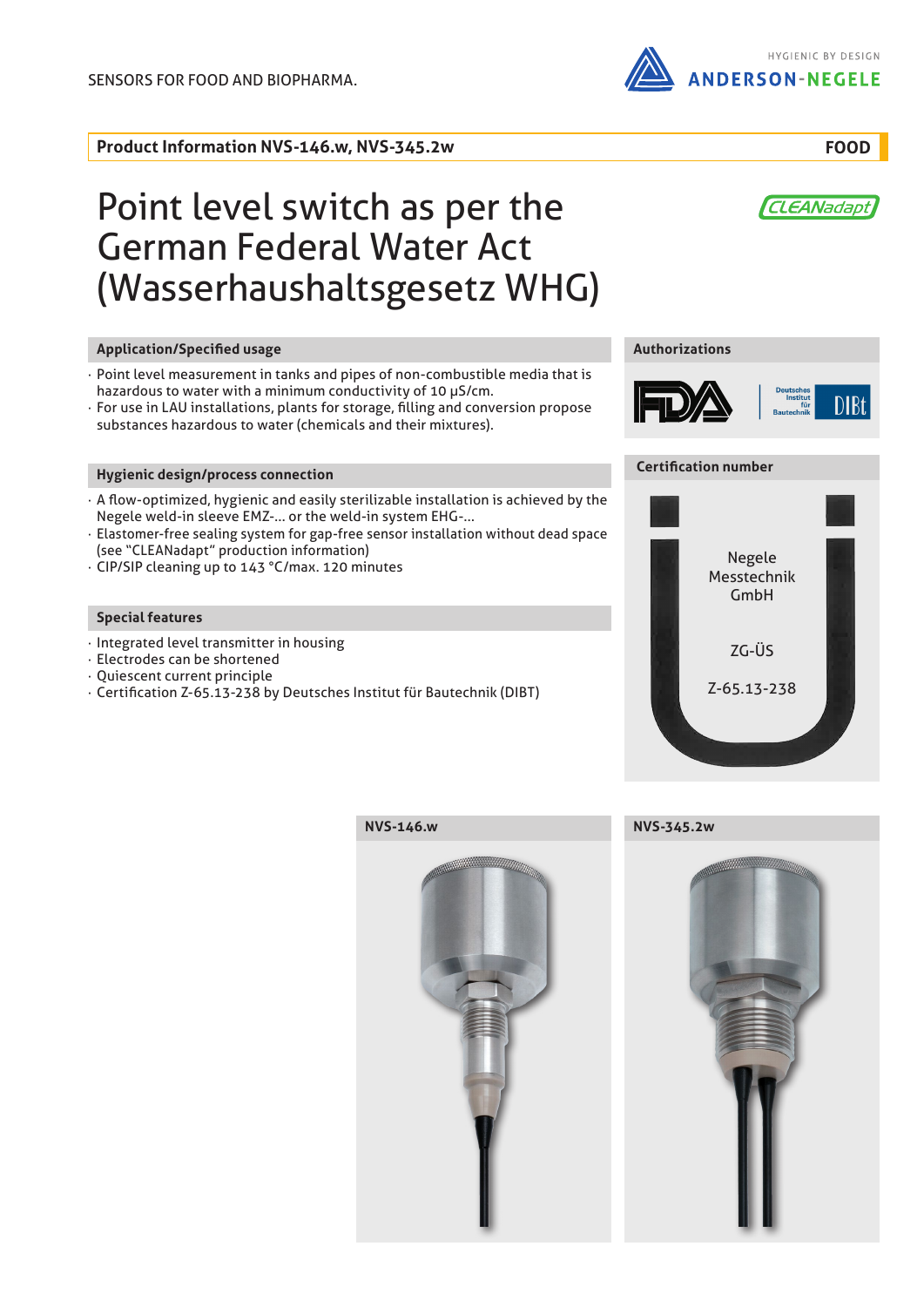| <b>Technical data of point level switch</b> |                                                     |                                                                                                                           |
|---------------------------------------------|-----------------------------------------------------|---------------------------------------------------------------------------------------------------------------------------|
| <b>Process connection</b>                   | NVS-146.w<br>NVS-345.2w                             | G1/2", tightening torque 10 Nm<br>G1", tightening torque 10 Nm                                                            |
| <b>Materials</b>                            | Connecting head<br>Electrode<br>Isolator<br>Coating | 1.4301<br>1.4404<br>PEEK (FDA approval number 21CFR177.2414)<br>PFA (FDA approval number 21CFR177.2440,<br>21CFR177.1550) |
| <b>Surface quality</b>                      |                                                     | $R_a \le 0.8$ µm (product contacting)                                                                                     |
| Weight                                      |                                                     | Approx. 500 g                                                                                                             |
| <b>Electrodes</b>                           |                                                     | $04$ mm<br>Length [mm]: 200, 500, 850, 1000, 1500, 2000<br>(can be shortened)                                             |
| <b>Operating pressure</b>                   |                                                     | Max. 10 bar                                                                                                               |
| <b>Temperature ranges</b>                   | Ambient<br>Process<br>Cleaning                      | $-10+60 °C$<br>0140 °C<br>143 °C / max. 120 minutes                                                                       |
| <b>Electrical connection</b>                | Cable gland                                         | M16x1.5 (PG)                                                                                                              |
| <b>Protection class</b>                     |                                                     | <b>IP 67</b>                                                                                                              |
| <b>Supply voltage</b>                       |                                                     | 1536 V DC                                                                                                                 |
| <b>Sensor measurement</b>                   |                                                     | Free of DC voltage                                                                                                        |
| Sensitivity                                 |                                                     | 10 $k\Omega$ (with jumper)<br>100 kΩ (jumper disconnected)                                                                |
| <b>Output</b>                               |                                                     | Supply voltage -10% / 0.05 A (short-circuit proof)                                                                        |
| <b>Time delay</b>                           | Fixed                                               | 0.5s                                                                                                                      |

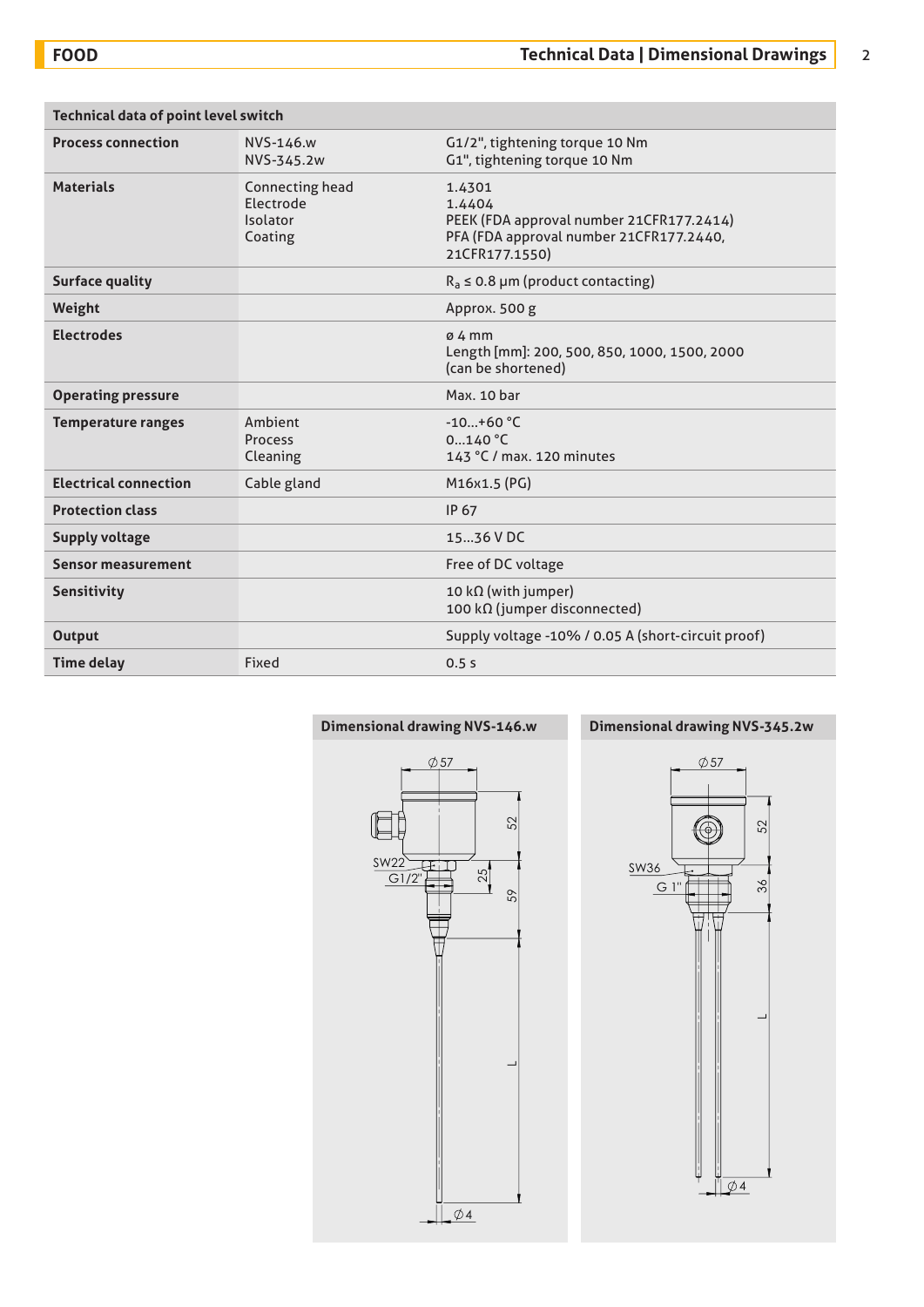# 3 **Electrical Connection FOOD**

# **Electrical connection**

|                | + Supply voltage                               | $\qquad \qquad$ |
|----------------|------------------------------------------------|-----------------|
| $\blacksquare$ | - Supply voltage                               | Ш               |
|                | Active output (operation = $H$ , alarm = $L$ ) |                 |



### **Information on CLEANadapt process connections**

A complete overview of all available adapters and the technical data can be found with the **CLEANadapt** process adaptation product information.



# **General setup procedure**

- · If necessary, cut the electrodes to the required lengths. In doing so, ensure that the anchoring between the rod and the thread connector is not strained excessively. If using coated electrodes, do not damage the insulation of the rod part that remains on the sensor.
- · Strip 5 mm of insulation off the tip of insulated rod (length depends on the conductivity of the medium).
- · Screw the sensor into the sleeve and connect as shown in the wiring diagrams. Do not damage the coating when inserting the sensor into the sleeve.